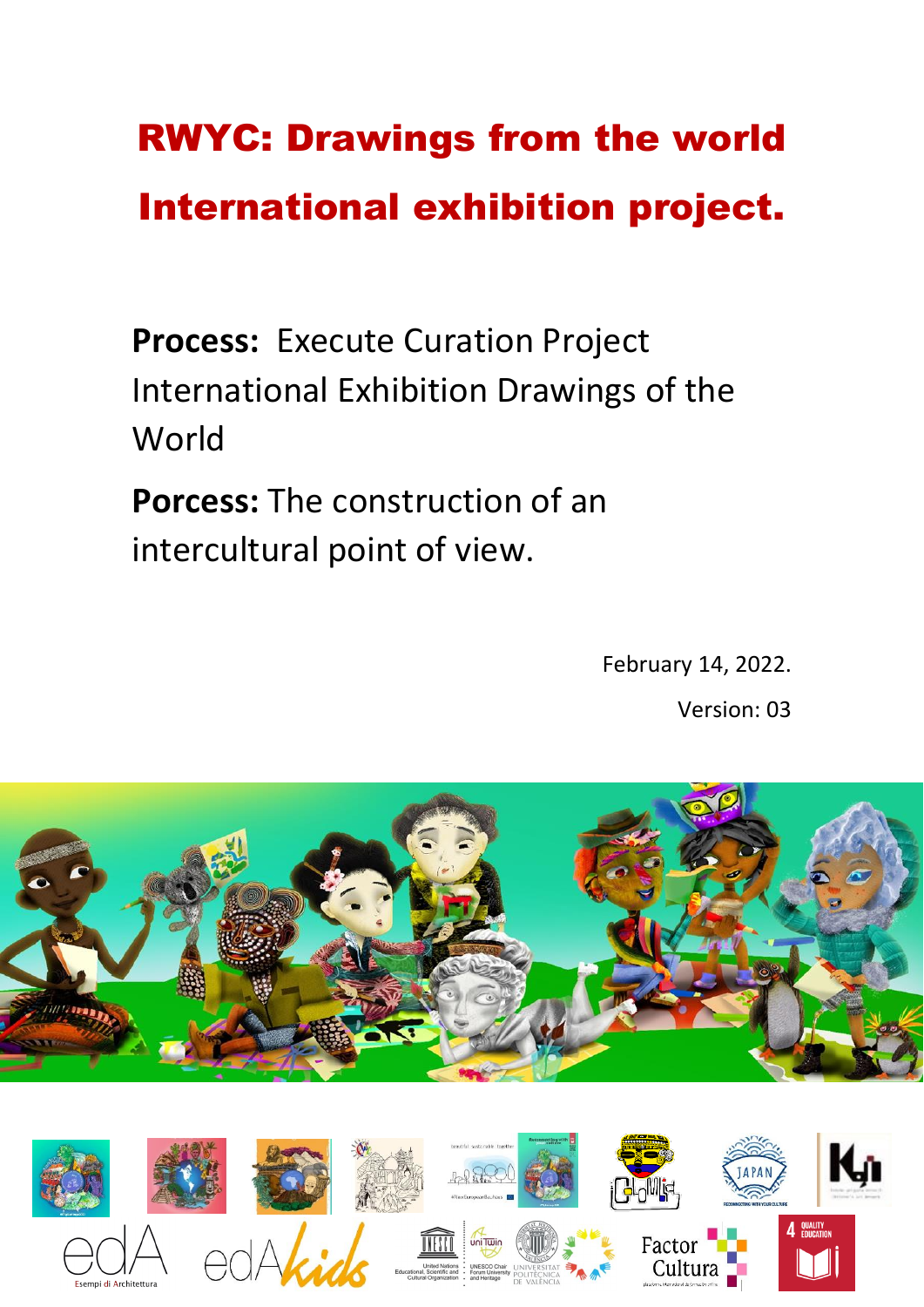#### **1. Objetive.**

Create a digital platform for public access, in order to permanently disseminate the results obtained during the call process for the exhibition "Drawings from the world" and "Angels drawing an picture", on a non-profit basis. The results are due to investigative and educational processes related to the city, the territory, its inhabitants, their ways of life, among others, which are translated into artistic explorations that are articulated around the definitions of culture and heritage.

#### **2. Expected scope**

the curatorial procedure starts from the curatorial axes defined for the project. From the conceptual foundations established in these lines of action, the selection and planning of the themes that will be investigated and later exhibited under the curatorial axes established in each exhibition is carried out. The texts, pieces and exhibition supports are consigned in the curatorial script in order to determine the final structure and publish it to the group of spectators.

#### **3. Normative**

The Drawimg from the World project was born as an investigative, inclusive and participatory result from the International Research Center EdA Esempi di Architettura **(IT)** and is governed by the regulations and ethics of the Reconnecting with your Culture pedagogical method. For this reason, the participatory and development bases of the final exhibitions and those exhibited on the website [www.drawingsfromtheworld.com](http://www.drawingsfromtheworld.com/) are governed by the articles contemplated in the Tokyo Charter (July 2021) [http://esempidiarchitettura.it/sito/wp -content/uploads/2021/09/TOKYO-CHARTER-](http://esempidiarchitettura.it/sito/wp%20-content/uploads/2021/09/TOKYO-CHARTER-EDUCATION-2021.pdf)[EDUCATION-2021.pdf](http://esempidiarchitettura.it/sito/wp%20-content/uploads/2021/09/TOKYO-CHARTER-EDUCATION-2021.pdf)

Among his most important articles for the DFTW Project, the following stand out:

Art 1: EMPHASIZING AND ENHANCING LOCAL CONCEPTS OF CULTURE AND HERITAGE

Art 2: PROMOTING RESPECT FOR THE DIVERSITY OF CULTURE AND HERITAGE

Art 4: ENHANCING LOCAL CULTURAL CONTEXTS

Art 5: DIALOGUE IN CULTURAL KNOWLEDGE AND AWARENESS

Art 9: CREATING DIALOGUES AND EXCHANGES AMONG CULTURE AND HERITAGE

#### **4. Operation polices**

A. Drawings from the World International Exhibition Project, in its capacity as an exhibition platform, will only produce or support exhibitions or activities that are fully relevant to the established curatorial guidelines.

B. The programming of temporary and permanent exhibitions must be carried out in advance defined by the respective committee and must be approved by the web page management.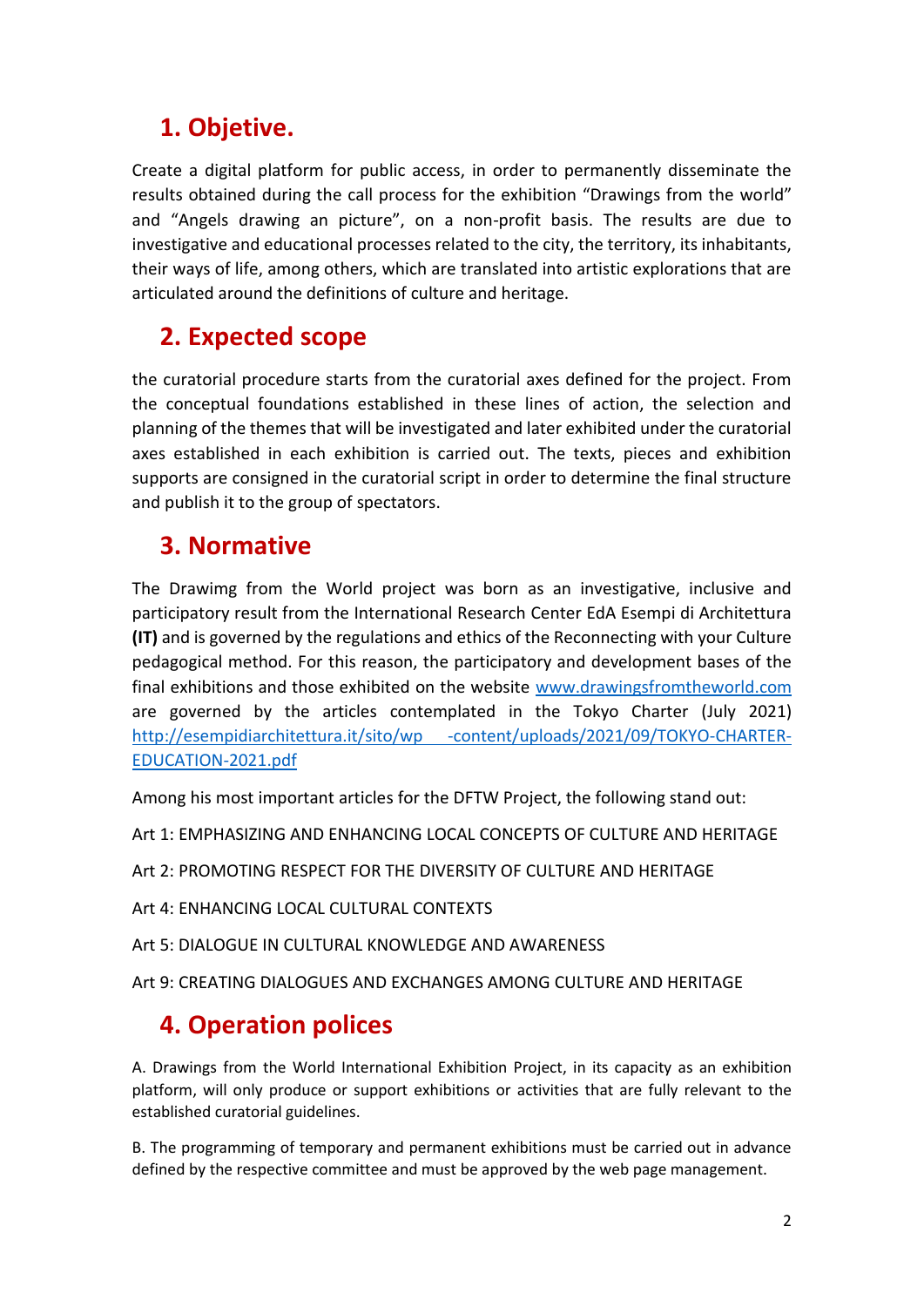C. In the case of temporary exhibitions that have an external curator, the curator must follow the same procedure described and must coordinate their actions with the guidelines provided by the coordination of temporary exhibitions.

D. Temporary exhibitions last approximately three months.

F. In case of requiring photographic, graphic or audiovisual material from another entity or authorship of a third party, Drawings from the World International Exhibition project, must manage the respective licenses for use and acknowledge the credit and authorship.

G. Every piece, image, audio, video, etc., coming from an external institution must be exhibited acknowledging the respective credits, as indicated by the entity that owns the material or object.

H. The curatorial area provides the base material for the work of the other areas of the museum, through the socialization of the curatorial scripts. These socializations are intended to collect the comments and observations of the museum areas regarding the curatorial proposal, in order to integrate them into the script, thus generating a dynamic of collaborative work, since the exhibition is a process that must be developed with the participation of all the particular knowledge and expertise of each museum professional.

## **5. Contenido 5.1. Drawings from the world (2021)**

| <b>ACTIVITY No. 1</b>                                                                                                                                                                                                                                                                                                                                                                                                                                                                                                                         | <b>Period</b>                                                       | <b>Responsable</b>                                       |
|-----------------------------------------------------------------------------------------------------------------------------------------------------------------------------------------------------------------------------------------------------------------------------------------------------------------------------------------------------------------------------------------------------------------------------------------------------------------------------------------------------------------------------------------------|---------------------------------------------------------------------|----------------------------------------------------------|
| Define the exhibitions to be carried out by the<br>Drawings from the World project team. Consider<br>the best publication and dissemination tool for the<br>results obtained. Exhibitions must<br>accordance with the curatorial and ethical<br>guidelines of Reconnecting with Your Culture. The<br>exhibitions must allow access free of charge and<br>without any profit motive.<br>The material to be exhibited must be strictly<br>related to the Draw your Heritage call and<br>developed in the period from July 20 to May 31,<br>2021 | be $in$   From May<br>31, 2021 to<br>July 19 of<br>the same<br>year | Executive<br>coordination<br>Drawings from the<br>world. |
| Punto de control                                                                                                                                                                                                                                                                                                                                                                                                                                                                                                                              |                                                                     | Registro                                                 |
| Don't aply                                                                                                                                                                                                                                                                                                                                                                                                                                                                                                                                    |                                                                     | meeting may 28, 2020                                     |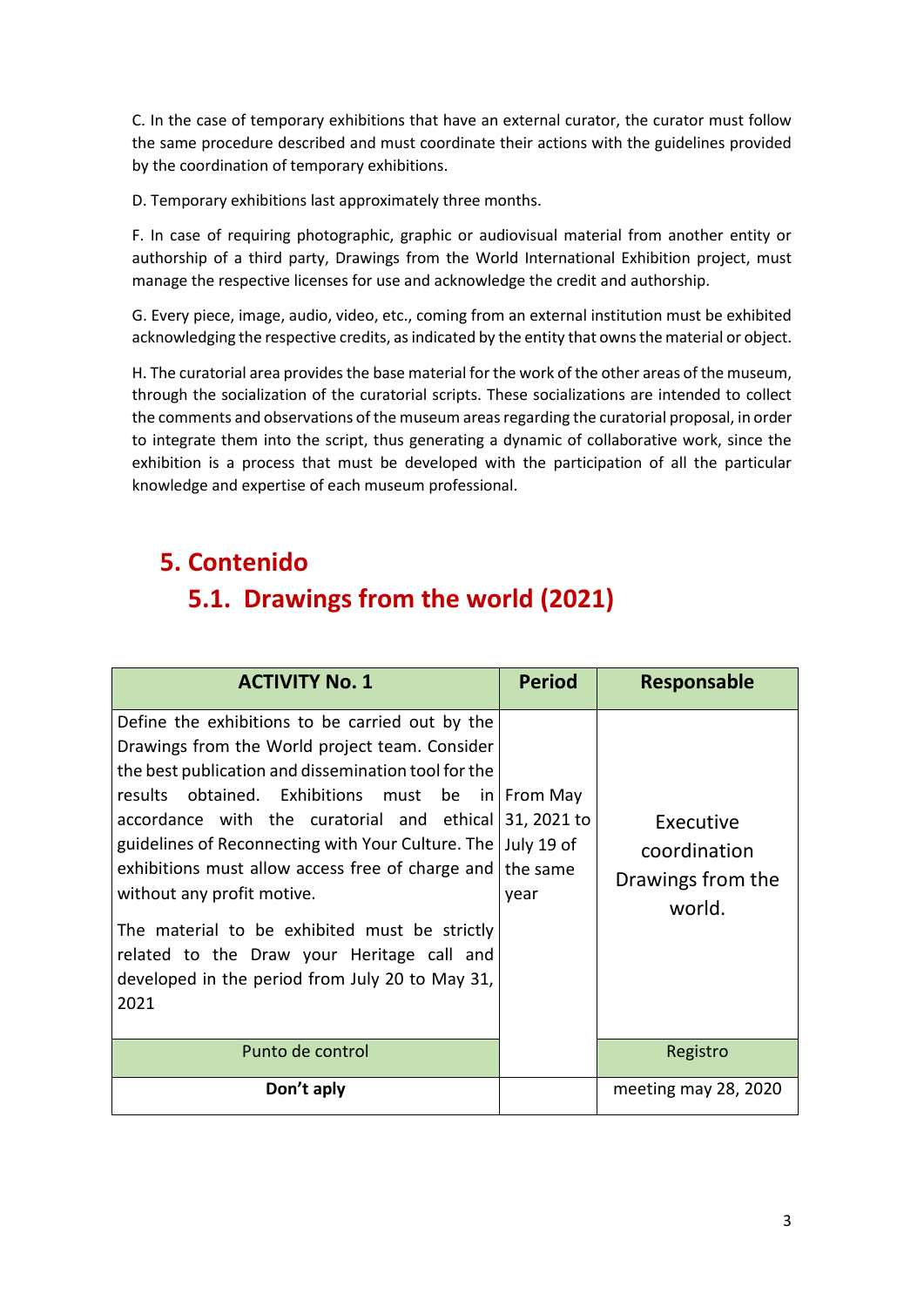| <b>ACTIVITY No. 2</b>                                                                                                | <b>Period</b> | <b>RESPONSABLE</b>                                                                                                                          |
|----------------------------------------------------------------------------------------------------------------------|---------------|---------------------------------------------------------------------------------------------------------------------------------------------|
| • • Define the schedule that allows<br>the development of the process of<br>$\bullet$ $\bullet$ curatorial research. | N/A           | Scientific direction<br><b>RWYC</b><br>Intenrational call<br>executive coorination<br>Directod of the<br>Drawings form the<br>world project |
| Punto de control                                                                                                     |               | Registro                                                                                                                                    |
| Don't aply                                                                                                           |               | Call parameters RWYC<br>Draw your Heritage                                                                                                  |

| <b>ACTIVITY No. 3</b>                                                                                                                                                                              | <b>Period</b>                            | <b>RESPONSABLE</b>                                                                                                            |
|----------------------------------------------------------------------------------------------------------------------------------------------------------------------------------------------------|------------------------------------------|-------------------------------------------------------------------------------------------------------------------------------|
| • Management development of<br>seminars, meetings, dissemination<br>spaces call.<br>• Create spaces for the development of<br>proposals to be exhibited by students,<br>children and young people. | From july 20,<br>2020 to may<br>31, 2021 | <b>RWYC Program</b><br>Project management<br>Drawings of the<br>world.<br>Members allied and<br>participatory<br>institutions |
| Punto de control                                                                                                                                                                                   |                                          | Registro                                                                                                                      |
| Don't aply                                                                                                                                                                                         |                                          | CV program RWYC<br>(available online)<br>https://onx.la/ed744                                                                 |

| <b>ACTIVITY No. 4</b>                                                                                                                    | <b>PERIOD</b>                            | <b>RESPONSABLE</b>                                                                                                      |
|------------------------------------------------------------------------------------------------------------------------------------------|------------------------------------------|-------------------------------------------------------------------------------------------------------------------------|
| • Define process for submitting<br>proposals. Format, basic data<br>• Creation of proposals receipt file.<br>• DRIVE file share creation | From july 20,<br>2020 to may<br>31, 2021 | <b>RWYC Program</b><br>Project management<br>Drawings of the world.<br>Members allied and<br>participatory institutions |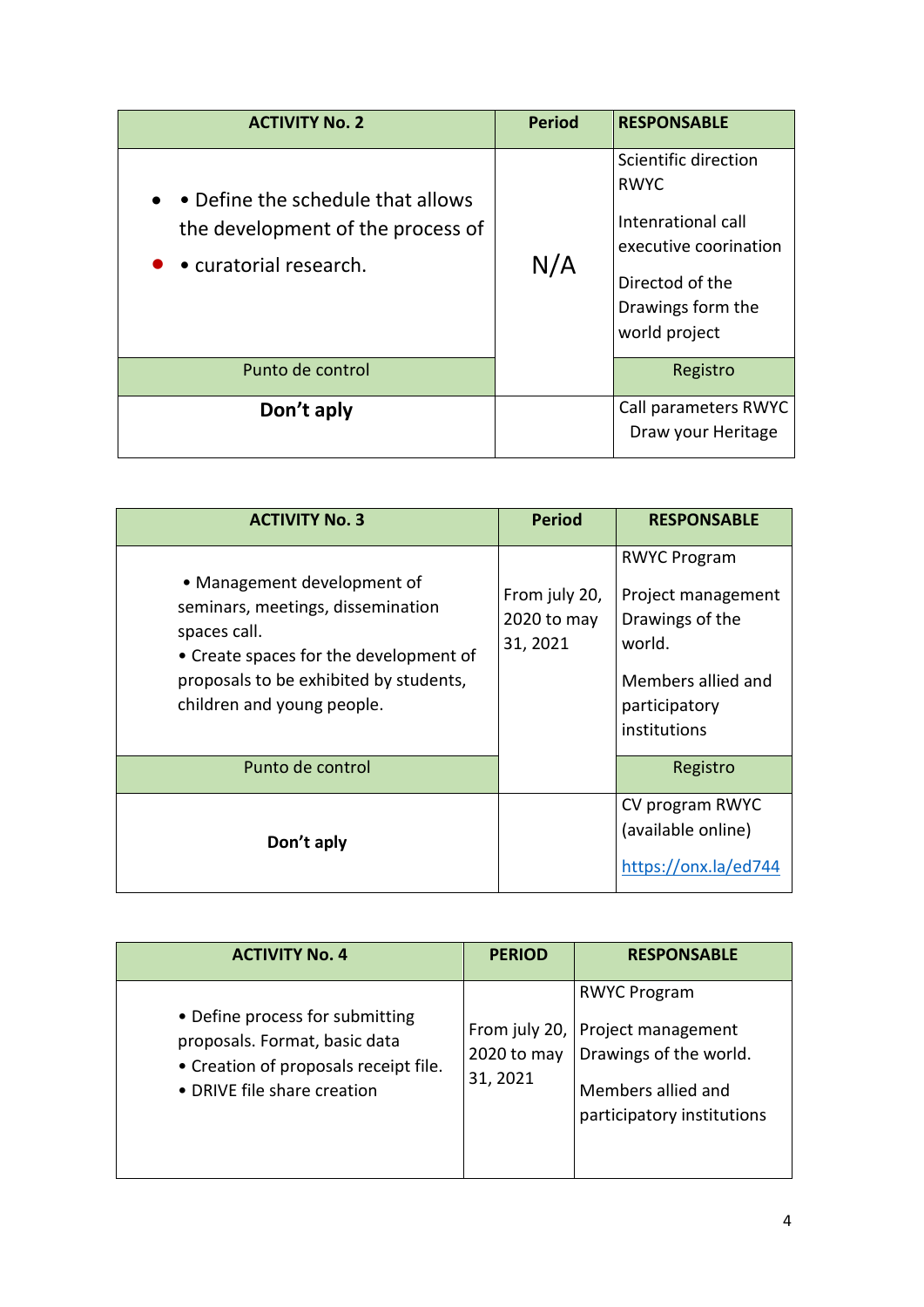| Punto de control                                                     |  | Registro                      |
|----------------------------------------------------------------------|--|-------------------------------|
|                                                                      |  | <b>DRIVE</b> email            |
| Ensure that the definition of the part entry<br>procedures is clear. |  | edakidsproject@gmail.com      |
|                                                                      |  | Participant registration list |
|                                                                      |  | Proposed memory file list     |

| <b>ACTIVITY No. 5</b>                                                                                                                         | <b>Period</b>                            | <b>RESPONSABLE</b>                                                                                           |
|-----------------------------------------------------------------------------------------------------------------------------------------------|------------------------------------------|--------------------------------------------------------------------------------------------------------------|
| • Verify the originality of proposals<br>received for the exhibition.<br>• Register in the Excel list of<br>participants<br>• Verify all data | From july 20,<br>2020 to may<br>31, 2021 | Director of Drawings from<br>the world project.                                                              |
| Punto de control                                                                                                                              |                                          | Registro                                                                                                     |
| Ensure that image use licenses are authorized<br>and do not incur copyright appropriation.                                                    |                                          | <b>DRIVE</b> email<br>edakidsproject@gmail.com<br>Participant registration list<br>Proposed memory file list |

| <b>ACTIVITY No. 6</b>                                                                                                                                                                                                                                                                                                        | <b>Period</b>                            | <b>RESPONSABLE</b>                           |
|------------------------------------------------------------------------------------------------------------------------------------------------------------------------------------------------------------------------------------------------------------------------------------------------------------------------------|------------------------------------------|----------------------------------------------|
| Create web page under the<br>$\bullet$<br>identified requirements<br>Define the graphic and aesthetic<br>$\bullet$<br>design of the exhibition, as well<br>as the production conditions (dates,<br>spaces, management of exhibition<br>material).<br>Creation of Doodles as a didactic<br>$\bullet$<br>and pedagogical tool. | From may<br>31, 2021 to<br>july 19, 2021 | Director Drawings from the<br>world project. |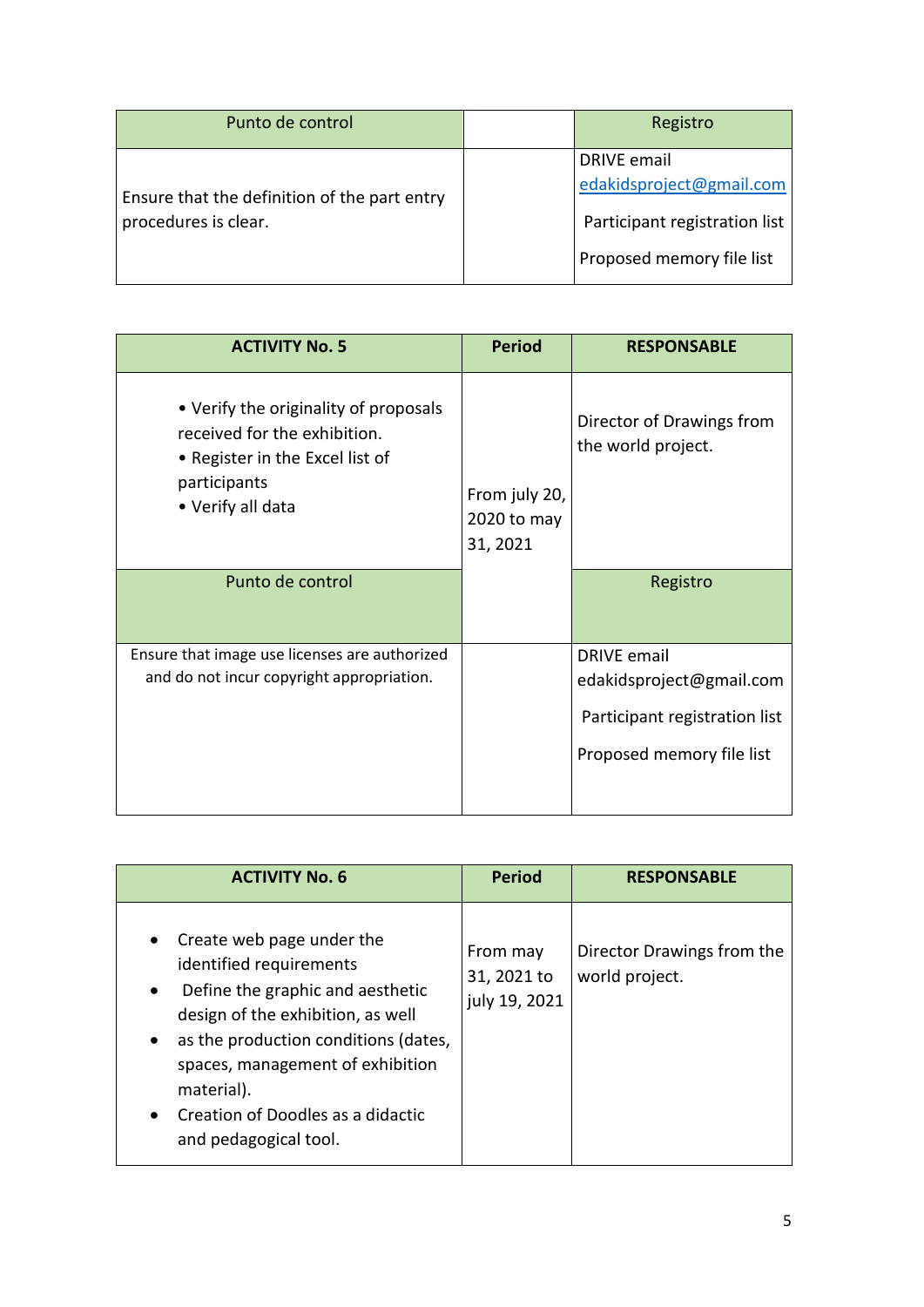| Punto de control | Registro                                                      |
|------------------|---------------------------------------------------------------|
| Don't aply       | Act of museography and<br>graphic design of the<br>exhibition |

| <b>ACTIVITY No. 7</b>                                                                                                                                                                                                                                                                                                                                                                                                    | <b>Period</b>           | <b>RESPONSABLE</b>                                                                                                                                |
|--------------------------------------------------------------------------------------------------------------------------------------------------------------------------------------------------------------------------------------------------------------------------------------------------------------------------------------------------------------------------------------------------------------------------|-------------------------|---------------------------------------------------------------------------------------------------------------------------------------------------|
| • Monitor content and graphic<br>media,<br>that make up the exhibition in order<br>to verify their communicative<br>capacity and interaction with<br>visitors.<br>• This monitoring allows<br>make enhancements and<br>adjustments to the exposure once it<br>has been<br>open to the public, because it is only<br>at that moment when it is<br>possible to evaluate the<br>effectiveness of the exhibit<br>components. | since 20 july,<br>2021. | Project management<br>Drawings of the world.<br><b>Program Reconnecting</b><br>with your Culture<br>Scientific review of the<br>results obtained. |
| Punto de control                                                                                                                                                                                                                                                                                                                                                                                                         |                         | Registro                                                                                                                                          |
| Ensures that the minutes contain<br>the approvals of changes or<br>adjustments to the exposure,<br>according to availability of resources<br>and budgets                                                                                                                                                                                                                                                                 |                         | Minutes of the meeting on<br>the developed exhibitions.                                                                                           |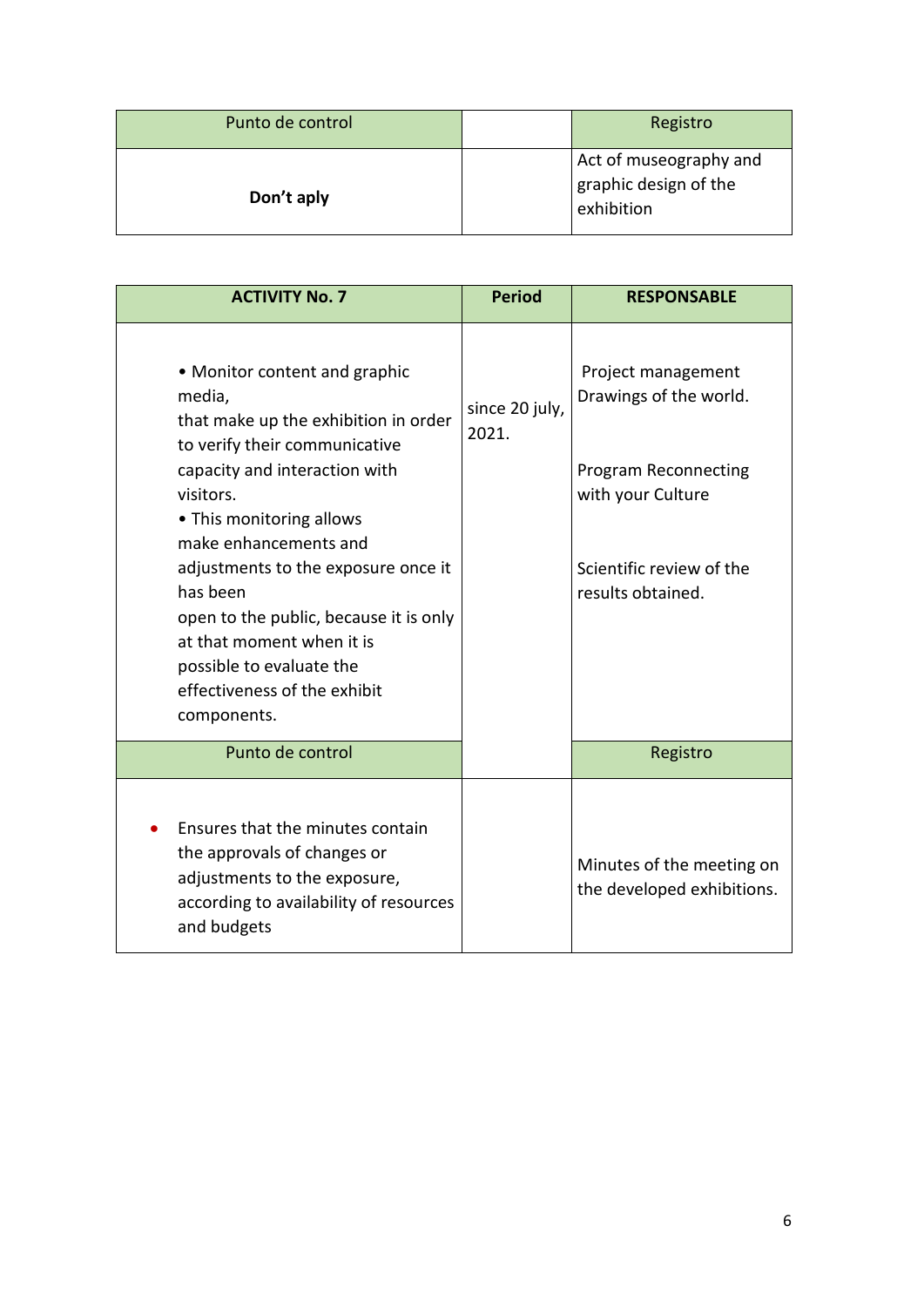#### **5.2. Angels Drawing a Picture (2021-2022)**

The curatorial process of the Angels Drawing a Picture international exhibition, was carried out simultaneously between the team of RWYC International, RWYC Japan, RWYC Colombia and the management team of the Drawings form the World international exhibition project.

Within the coordination and management process, a simultaneous development of the exhibitions was agreed at different times (Machida in the city's Museum of Graphic Arts and Mitaka and Koganei MAK in the museums of both cities)

The digital exhibition would allow the participation of the group of participants from the countries of Bolivia, Indonesia, Peru and Tunisia, who did not have the opportunity to send physical proposals by mail from their countries to Tokyo-Japan). So that, through the digital exhibition, they could be linked and be part of it.

On the part of Drawings form the World International exhibition Project, the same principles were maintained as those developed in the previous exhibition.

| <b>ACTIVITY No. 1</b>                                                                                                                                                                                                                                                                                                                                                                                                                                                                                                                                          | <b>Period</b>                                                            | Responsable                                                                                                                                                |
|----------------------------------------------------------------------------------------------------------------------------------------------------------------------------------------------------------------------------------------------------------------------------------------------------------------------------------------------------------------------------------------------------------------------------------------------------------------------------------------------------------------------------------------------------------------|--------------------------------------------------------------------------|------------------------------------------------------------------------------------------------------------------------------------------------------------|
| Define the exhibitions to be carried out by the<br>Drawings from the World project team. Consider<br>the best publication and dissemination tool for the<br>results obtained. Exhibitions must<br>be<br>accordance with the curatorial and ethical<br>guidelines of Reconnecting with Your Culture. The<br>exhibitions must allow access free of charge and<br>without any profit motive.<br>The material to be exhibited must be strictly<br>related to the Angels Drawing a Picture call from<br>September 1, 2021 to November 30, 2021.<br>Punto de control | in From<br>September<br>1, 2021 to<br>November<br>30 of the<br>same year | Executive<br>coordination<br>Drawings from the<br>world.<br>Reconnecting with<br>your Culture<br>Comités RWYC<br>Colombia<br>Comité RWYC Japan<br>Registro |
|                                                                                                                                                                                                                                                                                                                                                                                                                                                                                                                                                                |                                                                          |                                                                                                                                                            |
| Don't aply                                                                                                                                                                                                                                                                                                                                                                                                                                                                                                                                                     |                                                                          | Meeting september 1,<br>2021                                                                                                                               |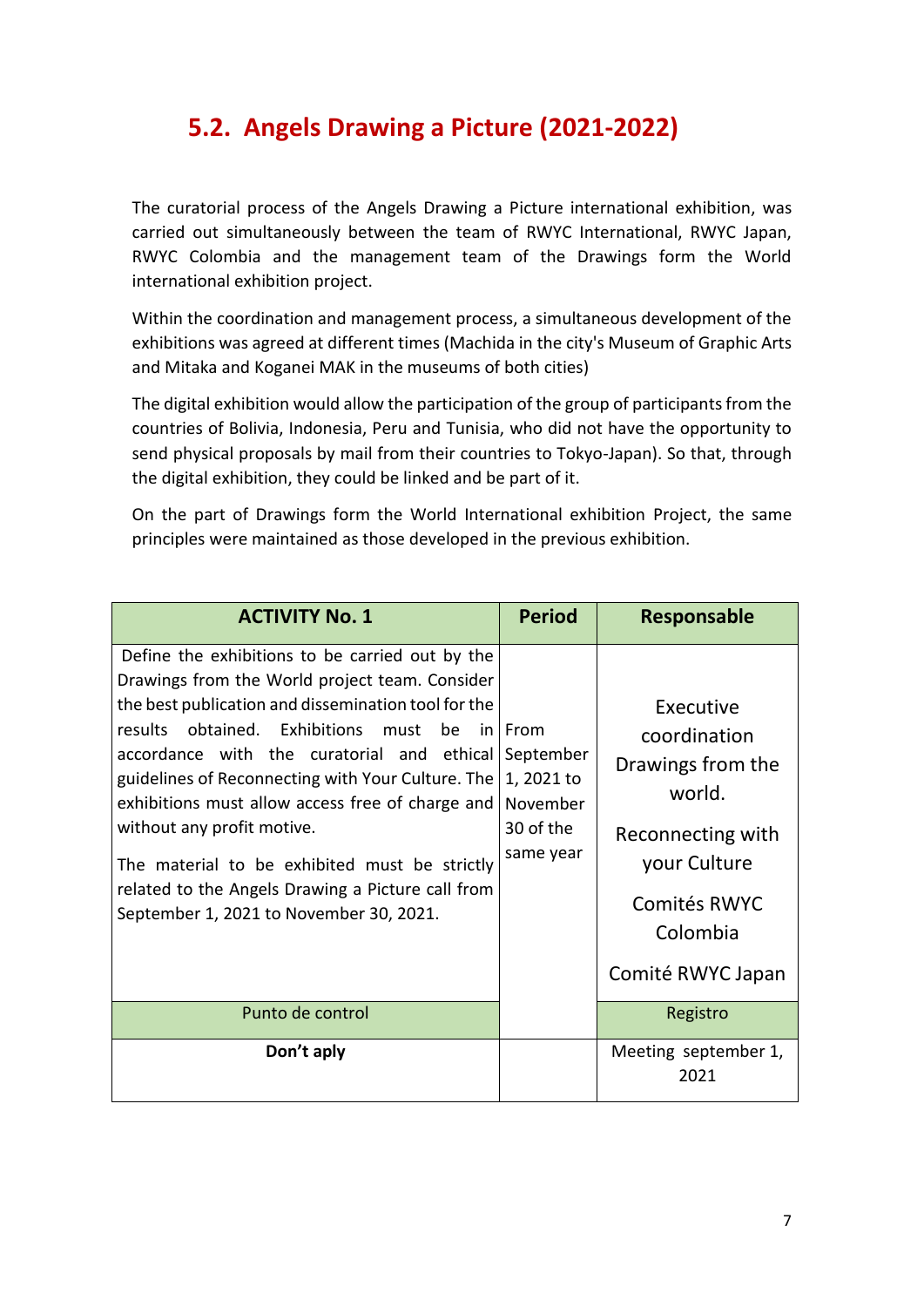| <b>ACTIVITY No. 2</b>                                                                                                                | <b>Period</b>                                                         | <b>RESPONSABLE</b>                                                                                                                      |
|--------------------------------------------------------------------------------------------------------------------------------------|-----------------------------------------------------------------------|-----------------------------------------------------------------------------------------------------------------------------------------|
| • Define process for submitting<br>proposals. Format, basic data<br>• Creation of proposals receipt file.<br>Create DRIVE file share | From<br>September<br>1, 2021 to<br>November<br>30 of the<br>same year | <b>RWYC International</b><br>Director of Drawings from<br>the world project.<br>Members allied and<br>participatory institutions        |
| Punto de control                                                                                                                     |                                                                       | Registro                                                                                                                                |
| Ensure that the definition of the part entry<br>procedures is clear.                                                                 |                                                                       | <b>DRIVE</b> email<br>edakidsproject@gmail.com<br>rwyc.colombia@gmail.com<br>Participant registration list<br>Proposed memory file list |

| <b>ACTIVITY No. 3</b>                                                                                                                             | <b>Period</b>                                         | <b>RESPONSABLE</b>                                                                                                               |
|---------------------------------------------------------------------------------------------------------------------------------------------------|-------------------------------------------------------|----------------------------------------------------------------------------------------------------------------------------------|
| Verify the originality of the proposals<br>received for the exhibition.<br>• Register in the Excel list of<br>participants<br>Verify all the data | <b>December</b><br>18, 2021 to<br>January 20,<br>2022 | Director of Drawings from<br>the world project.<br>RWYC Japan                                                                    |
| Punto de control                                                                                                                                  |                                                       | Registro                                                                                                                         |
| que las Licencias de uso de<br>Asegurar<br>imágenes estén autorizadas y no incurran en<br>apropiación de derechos de autor.                       |                                                       | DRIVE email<br>edakidsproject@gmail.com<br>rwyc.colombia@gmail.com<br>Participant registration list<br>Proposed memory file list |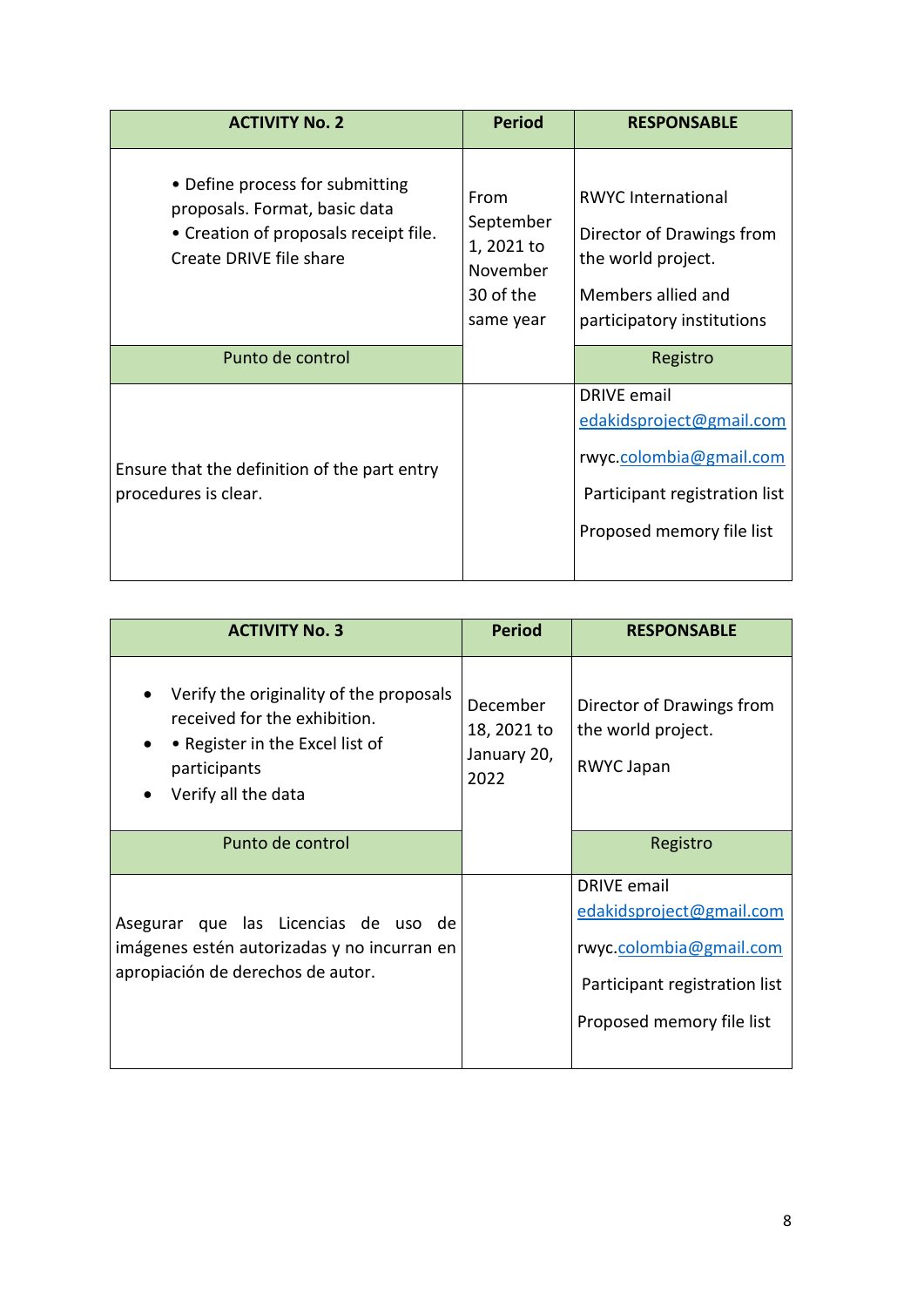| <b>ACTIVITY No. 4</b>                                                                                                                                              | <b>Period</b>                                  | <b>RESPONSABLE</b>                                            |
|--------------------------------------------------------------------------------------------------------------------------------------------------------------------|------------------------------------------------|---------------------------------------------------------------|
| . Define the graphic and aesthetic<br>design of the exhibition, as well<br>such as production conditions<br>(dates, spaces, management of<br>exhibition material). | December<br>18, 2021 to<br>January 20,<br>2022 | Director of Drawings from<br>the world project.               |
| Punto de control                                                                                                                                                   |                                                | Registro                                                      |
| <b>DON'T APLY</b>                                                                                                                                                  |                                                | Act of museography and<br>graphic design of the<br>exhibition |

| <b>ACTIVITY No. 5</b>                                                                                                                                                                                                                                                                                                                                                                                                    | <b>Period</b>                      | <b>RESPONSABLE</b>                                                                                                              |
|--------------------------------------------------------------------------------------------------------------------------------------------------------------------------------------------------------------------------------------------------------------------------------------------------------------------------------------------------------------------------------------------------------------------------|------------------------------------|---------------------------------------------------------------------------------------------------------------------------------|
| • Monitor content and graphic<br>media,<br>that make up the exhibition in order<br>to verify their communicative<br>capacity and interaction with<br>visitors.<br>• This monitoring allows<br>make enhancements and<br>adjustments to the exposure once it<br>has been<br>open to the public, because it is only<br>at that moment when it is<br>possible to evaluate the<br>effectiveness of the exhibit<br>components. | Del 20 de<br>enero al<br>presente. | Director of Drawings from<br>the world project.<br>Reconnecting with your<br>Culture<br>Scientific review about the<br>results. |
| Punto de control                                                                                                                                                                                                                                                                                                                                                                                                         |                                    | Registro                                                                                                                        |
| Ensures that the minutes contain<br>the approvals of changes or<br>adjustments to the exposure,<br>according to availability of resources<br>and budgets                                                                                                                                                                                                                                                                 |                                    | Minutes of the meeting on<br>the developed exhibitions.                                                                         |